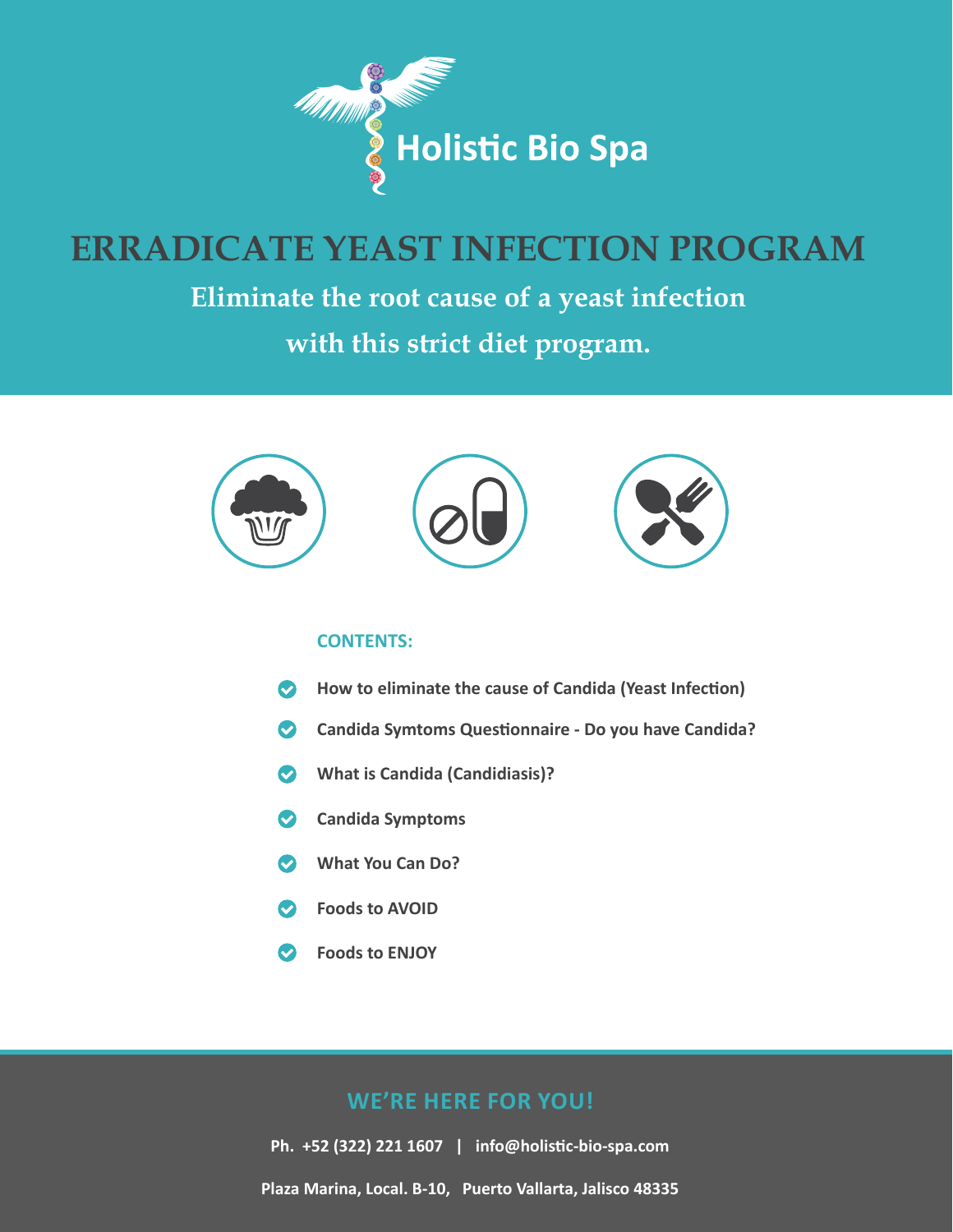# **Candida Questionnaire & Score Sheet**

**Address \_\_\_\_\_\_\_\_\_\_\_\_\_\_\_\_\_\_\_\_\_\_\_\_\_\_\_\_\_\_\_\_\_\_\_\_\_\_Phone \_\_\_\_\_\_\_\_\_\_\_\_\_\_\_\_\_\_\_\_\_\_\_\_\_\_\_\_\_\_**

**Name \_\_\_\_\_\_\_\_\_\_\_\_\_\_\_\_\_\_\_\_\_\_\_\_\_\_\_\_\_\_\_\_\_\_\_\_\_\_\_\_Date \_\_\_\_\_\_\_\_\_\_\_\_\_\_\_\_\_\_\_\_\_\_\_\_\_\_\_\_\_\_\_\_**

**City \_\_\_\_\_\_\_\_\_\_\_\_\_\_\_\_\_\_\_\_\_\_\_\_\_\_\_\_\_\_\_\_\_\_\_\_\_\_\_\_\_\_Prognosis\_\_\_\_\_\_\_\_\_\_\_\_\_\_\_\_\_\_\_\_\_\_\_\_\_\_\_**

**points score**

## **Section A: History**

|    | 1. Have you taken tetracyclines (Sumycin, Panmycin, Vibramycin, Minocin, etc.) or                                                                                               | 35           |                            |
|----|---------------------------------------------------------------------------------------------------------------------------------------------------------------------------------|--------------|----------------------------|
| 2. | Have you, at any time in your life, taken other "broad spectrum" antibiotics for res-<br>piratory, urinary or other infections (for 2 months or longer, or in shorter courses 4 |              |                            |
|    |                                                                                                                                                                                 | 35           |                            |
| 3. | Have you taken a broad spectrum antibiotic drug—even a single course?                                                                                                           | 6            |                            |
| 4. | Have you, at any time in your life, been bothered by persistent prostatitis, vaginitis                                                                                          |              |                            |
|    |                                                                                                                                                                                 | 25           |                            |
| 5. |                                                                                                                                                                                 | 5            |                            |
|    |                                                                                                                                                                                 | $\mathbf{3}$ | $\mathcal{L}^{\text{max}}$ |
| 6. |                                                                                                                                                                                 | 15           |                            |
|    |                                                                                                                                                                                 | 8            |                            |
| 7. | Have you taken prednisone, Decadron or other cortisone-type drugs                                                                                                               |              |                            |
|    |                                                                                                                                                                                 | 15           |                            |
|    |                                                                                                                                                                                 | 6            |                            |
| 8. | Does exposure to perfumes, insecticides, fabric shop odors and other chemicals provoke                                                                                          |              |                            |
|    |                                                                                                                                                                                 | <b>20</b>    |                            |
|    |                                                                                                                                                                                 | 5            |                            |
| 9. |                                                                                                                                                                                 | 20           |                            |
|    | 10. Have you had athlete's foot, ring worm, "jock itch" or other chronic fungous infec-                                                                                         |              |                            |
|    | tions of the skin or nails? Have such infections beensevere or persistent?                                                                                                      | 10           |                            |
|    |                                                                                                                                                                                 |              |                            |
|    |                                                                                                                                                                                 | 10           |                            |
|    |                                                                                                                                                                                 | <b>10</b>    |                            |
|    |                                                                                                                                                                                 | <b>10</b>    |                            |
|    |                                                                                                                                                                                 | 10           |                            |

#### **Total, Section A \_\_**

### **Section B: Major Symptoms**

| Circle the appropriate figure and put it in the Score Column. |   | mild moderate | severe | score |
|---------------------------------------------------------------|---|---------------|--------|-------|
|                                                               | 3 | 6             | 9      |       |
| 2.                                                            |   | 6             | g      |       |
| 3.                                                            |   |               |        |       |
| 4.                                                            |   | h             | g      |       |
| 5.                                                            |   | 6             | g      |       |
| 6.                                                            | 3 |               |        |       |
|                                                               | З | h             | g      |       |
| 8.                                                            |   | h             | g      |       |
|                                                               |   | h             |        |       |
|                                                               | 3 | 6             | g      |       |
|                                                               | 3 | n             |        |       |
|                                                               | З | h             |        |       |
|                                                               |   |               | Q      |       |
|                                                               | 3 | 6             | g      |       |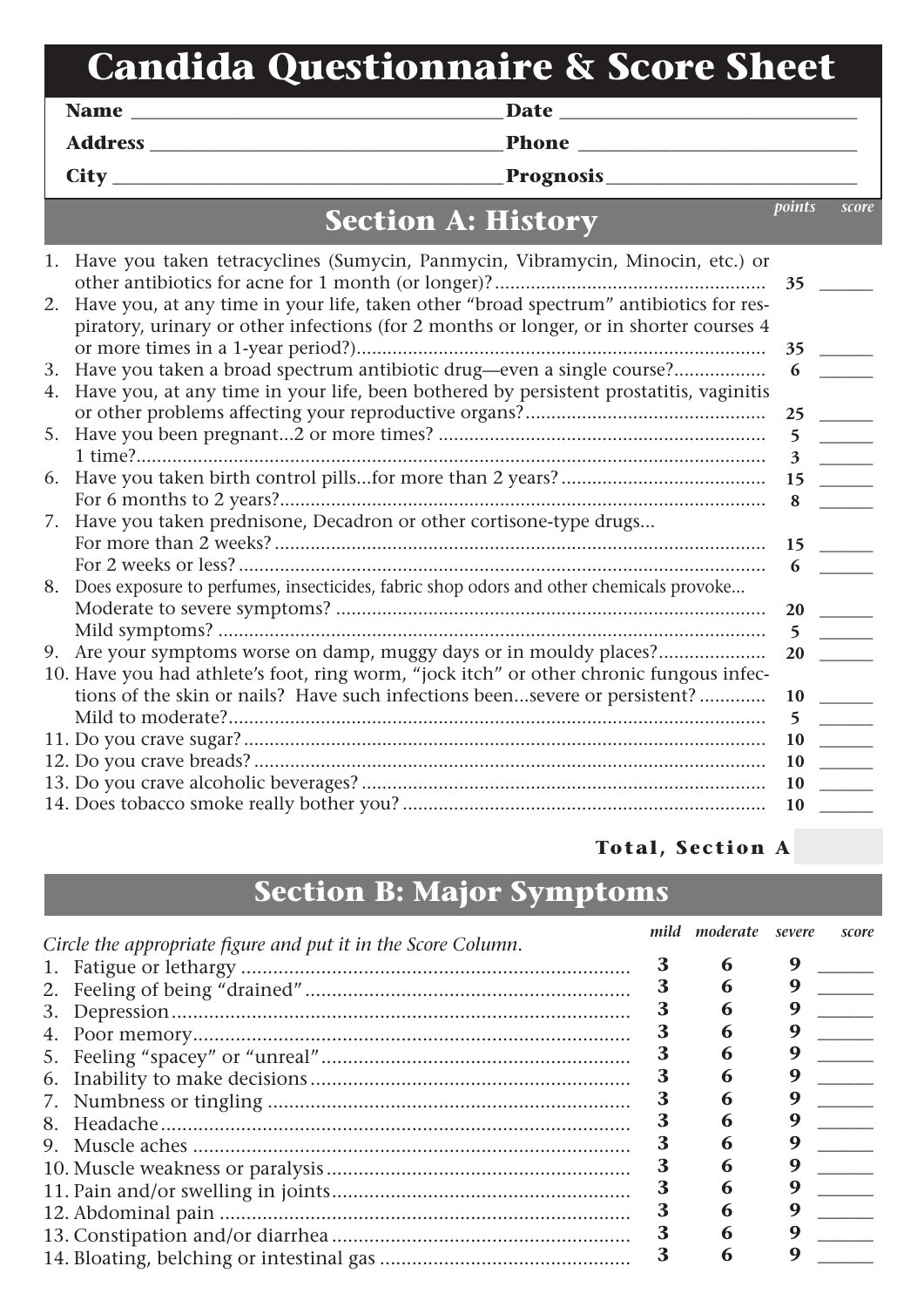### **Total, Section B**

# **Section C: Other Symptoms**

|                                                                   | Circle the appropriate figure and put it in the Score Column.                  |   | mild moderate severe |                  | score |
|-------------------------------------------------------------------|--------------------------------------------------------------------------------|---|----------------------|------------------|-------|
| 1.                                                                |                                                                                | 3 | 6                    |                  |       |
| 2.                                                                |                                                                                | 3 | 6                    | 9                |       |
| 3.                                                                |                                                                                | 3 | 6                    | 9                |       |
| 4.                                                                |                                                                                | 3 | 6                    | 9                |       |
| 5.                                                                |                                                                                | 3 | 6                    | 9                |       |
| 6.                                                                |                                                                                | 3 | 6                    | 9                |       |
| 7.                                                                |                                                                                | 3 | 6                    | 9                |       |
| 8.                                                                | Pressure above earsfeeling of head swelling                                    | 3 | 6                    | 9                |       |
| 9.                                                                |                                                                                | 3 | 6                    | 9                |       |
|                                                                   |                                                                                | 3 | 6                    | 9                |       |
|                                                                   |                                                                                | 3 | 6                    | 9                |       |
|                                                                   |                                                                                | 3 | 6                    | 9                |       |
|                                                                   |                                                                                | 3 | 6                    | 9                |       |
|                                                                   |                                                                                | 3 | 6                    | 9                |       |
|                                                                   |                                                                                | 3 | 6                    | 9                |       |
|                                                                   |                                                                                | 3 | 6                    | 9                |       |
|                                                                   |                                                                                | 3 | 6                    | 9                |       |
|                                                                   |                                                                                | 3 | 6                    | 9                |       |
|                                                                   | 19. Foot, hair or body odor not relieved by washing                            | 3 | 6                    | 9                |       |
|                                                                   |                                                                                | 3 | 6                    | 9                |       |
|                                                                   |                                                                                | 3 | 6                    | 9                |       |
|                                                                   |                                                                                | 3 | 6                    | 9                |       |
|                                                                   |                                                                                | 3 | 6                    | 9                |       |
|                                                                   |                                                                                | 3 | 6                    | 9                |       |
|                                                                   |                                                                                | 3 | 6                    | 9                |       |
|                                                                   |                                                                                | 3 | 6                    | 9                |       |
|                                                                   |                                                                                | 3 | 6                    | 9                |       |
|                                                                   |                                                                                | 3 | 6                    | 9                |       |
|                                                                   |                                                                                | 3 | 6                    | 9                |       |
|                                                                   |                                                                                | 3 | 6                    |                  |       |
|                                                                   |                                                                                | 3 | 6                    | 9                |       |
|                                                                   |                                                                                | 3 | 6                    | 9                |       |
|                                                                   | Men who score less than 40 or women less than 60 are less apt to have candida. |   |                      | <b>Section C</b> |       |
| Men who score over 40 or women over 60 possibly may have candida. |                                                                                |   |                      |                  |       |
| Men who score over 90 or women over 120 probably have candida.    |                                                                                |   | <b>Section A</b>     |                  |       |
|                                                                   | Men who score over 140 or women over 180 almost certainly have candida.        |   | <b>Section B</b>     |                  |       |
|                                                                   | Self Help Series by Holistic Bio Spa · Mexico · +52 322 221 1607               |   | <b>TOTAL</b>         |                  |       |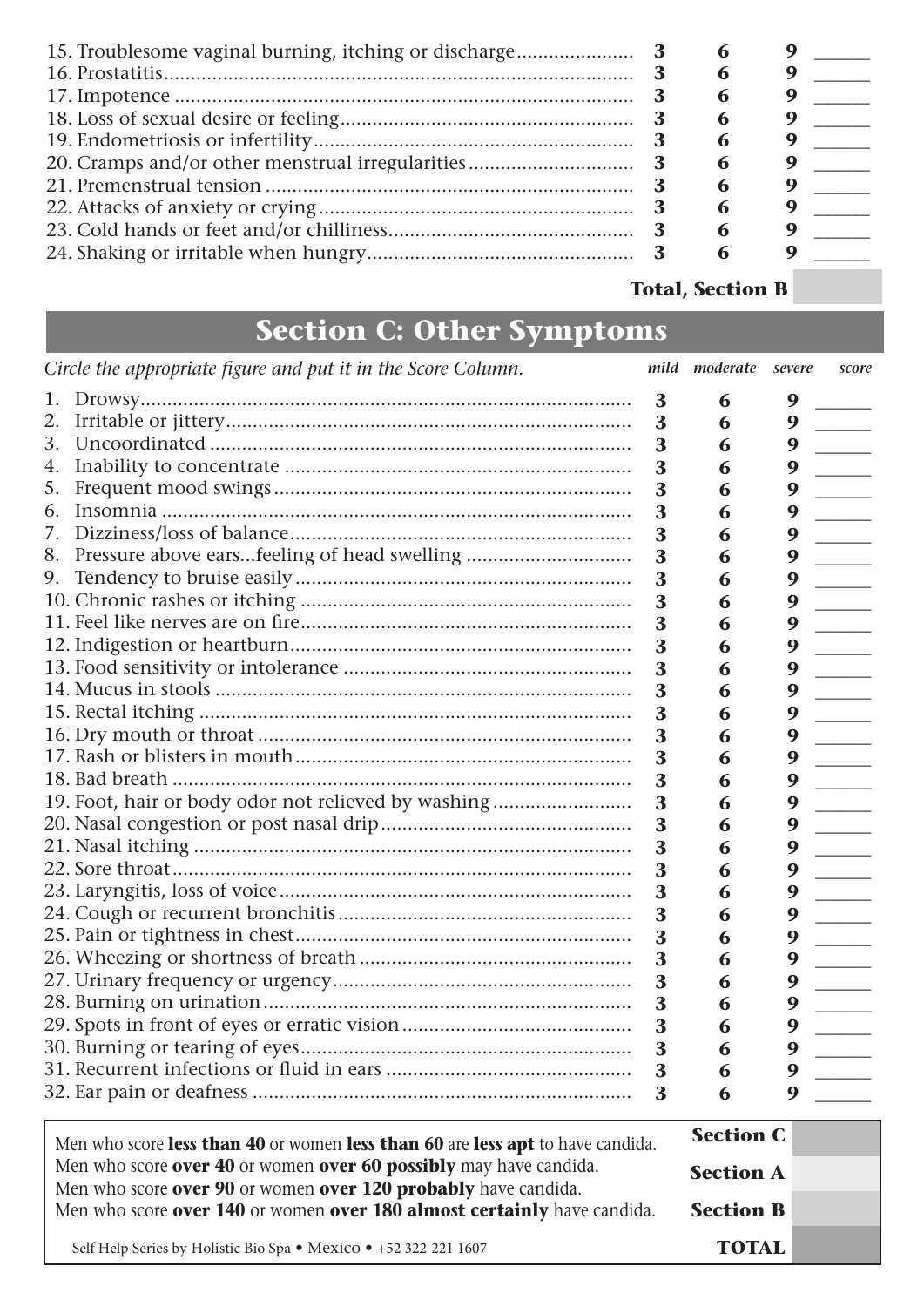### **Do You Have Candida?**

#### **YES NO**

- 1. Have you taken repeated "rounds" of antibiotic □ □ drugs and/or corticosteroids?
- 2. Have you been troubled by premenstrual tension,  $\Box$ abdominal pain, menstrual problems, vaginitis, prostatitis, or loss of sexual interest?
- 3. Does exposure to tobacco, perfume and other  $\Box$   $\Box$ chemical odours provoke moderate to severe symptoms?
- 4. Do you crave sugar, chocolate, breads or alcoholic  $\Box$   $\Box$ beverages?
- 5. Are you bothered by recurrent digestive symptoms  $\Box$   $\Box$ (diarrhoea, constipation, gas, bloating)?
- 6. Are you bothered by fatigue, depression, poor  $\Box$   $\Box$ memory, forgetfulness or "nerves"?
- 7. Are you bothered by hives, eczema, tinea, psoriasis,  $\Box$   $\Box$ or other chronic skin rashes?
- ❏ ❏ 8. Have you ever taken birth control pills?
- 9. Are you bothered by headaches, muscle and joint  $\Box$   $\Box$ pains or incoordination?
- 10. Do you feel bad all over, yet the cause hasn't been  $\Box$ found?

If you have 3 or 4 "yes" answers, yeasts possibly play a roll in causing your symptoms. If you have 5 or 6 "yes" answers, yeasts probably play a role in causing your symptoms. If you have 7 or more "yes" answers, your symptoms are almost certainly yeast connected. To be really sure, consult your local "Candida Aware" Practitioner for a full assessment.

### **Candida Explained**

#### **What is Candida (Candidiasis)?**

Yeasts known as "Candida Albicans" or "Monilia" are normally found in your body and when your immune system is strong, they do not bother you. However, your immune system can be weakened in many ways:

Multiple or repeated courses of broad spectrum antibiotics, corticosteroids, birth control pills, the typical twenty-frst-century meat and dairy diet rich in sugars and refned carbohydrates, food additives and coloring, two or more pregnancies, and/or environmental toxins.

The effect of these can wipe out the normal healthy bacteria of the digestive tract and the yeast (candida) are free to multiply and give off toxins that make you feel sick. And so the vicious cycle effect may continue for years unless interrupted by treatment and diet. Untreated candida has been known to spawn other more serious diseases (Multiple Sclerosis, Chronic Fatigue, diseases of the heart, lungs, liver, brain, skin, mental disorders, Cancer, etc...).

#### **Symptoms**

Yeast-connected health problems occur in people of all ages and both sexes, but women are more likely to be affected. The symptoms may include:

Fatigue, depression and general unwellness for no apparent reason. Feeling "spaced out", poor memory, forgetfulness, headaches, irritability, sweet or carbohydrate cravings. Psoriasis, skin rashes, persistent fungal infections—thrush, tinea, jock itch, athlete's foot. Unexplained allergies or reactions to chemicals or dampness. Constipation, diarrhea, abdominal bloating, gas, urinary disorders, hyperactivity, pre-menstrual syndromes, very heavy periods and pelvic pains, muscular and joint pains.

#### **What You Can Do**

The Candida Diet along with anti-yeast remedies, vitamins, acidophilus and lots of spring or fltered water will go a long way to assist you in regaining your health. The anti-yeast product, "Kolorex", breaks down the impermeable cellular walls of Candida Albicans so that the natural defense mechanism of the body can do its job in removing the unwanted cells. The homeopathic remedy "Candida Albicans LM1" works on a constitutional level to remove the threat of re-infestation. Vitamins help to fortify the body's immune system. Acidophilus replenishes the "good" bacteria in the intestines. And fltered water fushes the Self Help Series by Holistic Bio Spa • Mexico • +52 322 221 1607 dead Candida cells out of the body. Daily enemas are quite beneficial.